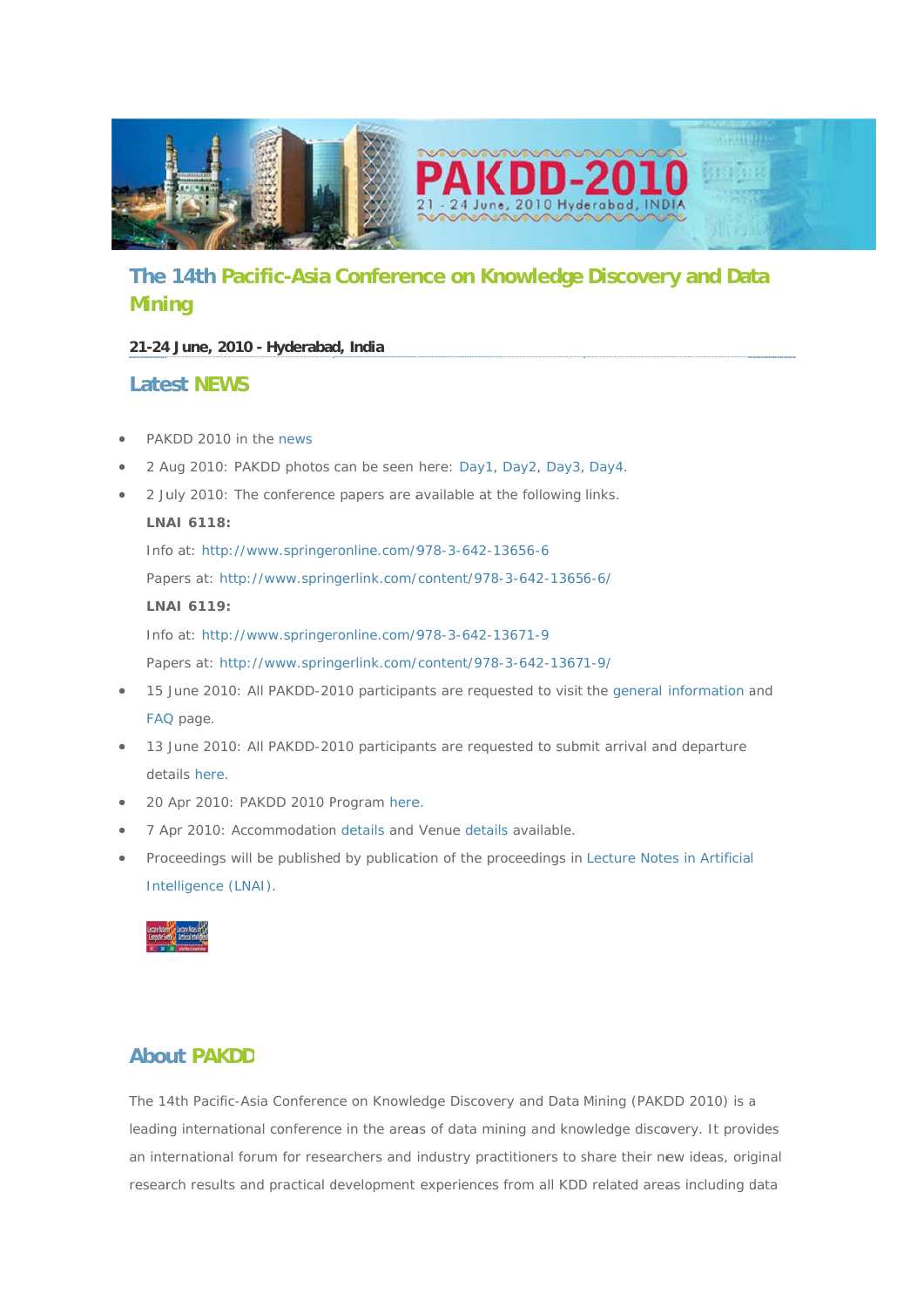mining, data warehousing, machine learning, databases, statistics, knowledge acquisition and automatic scientific discovery, data visualization, causal induction and knowledge-based systems. The conference calls for research papers reporting original investigation results and industrial track papers reporting real data mining applications and system development experience. The conference also solicits proposals for tutorials on crucial technologies of knowledge discovery and data mining, and calls for workshop proposals focusing on specific new challenges and emerging issues of knowledge discovery and data mining.

# **General Sponsors**





### Persistent

ACE

**Trinity College** 

# **Sponsors**



**AFOSR**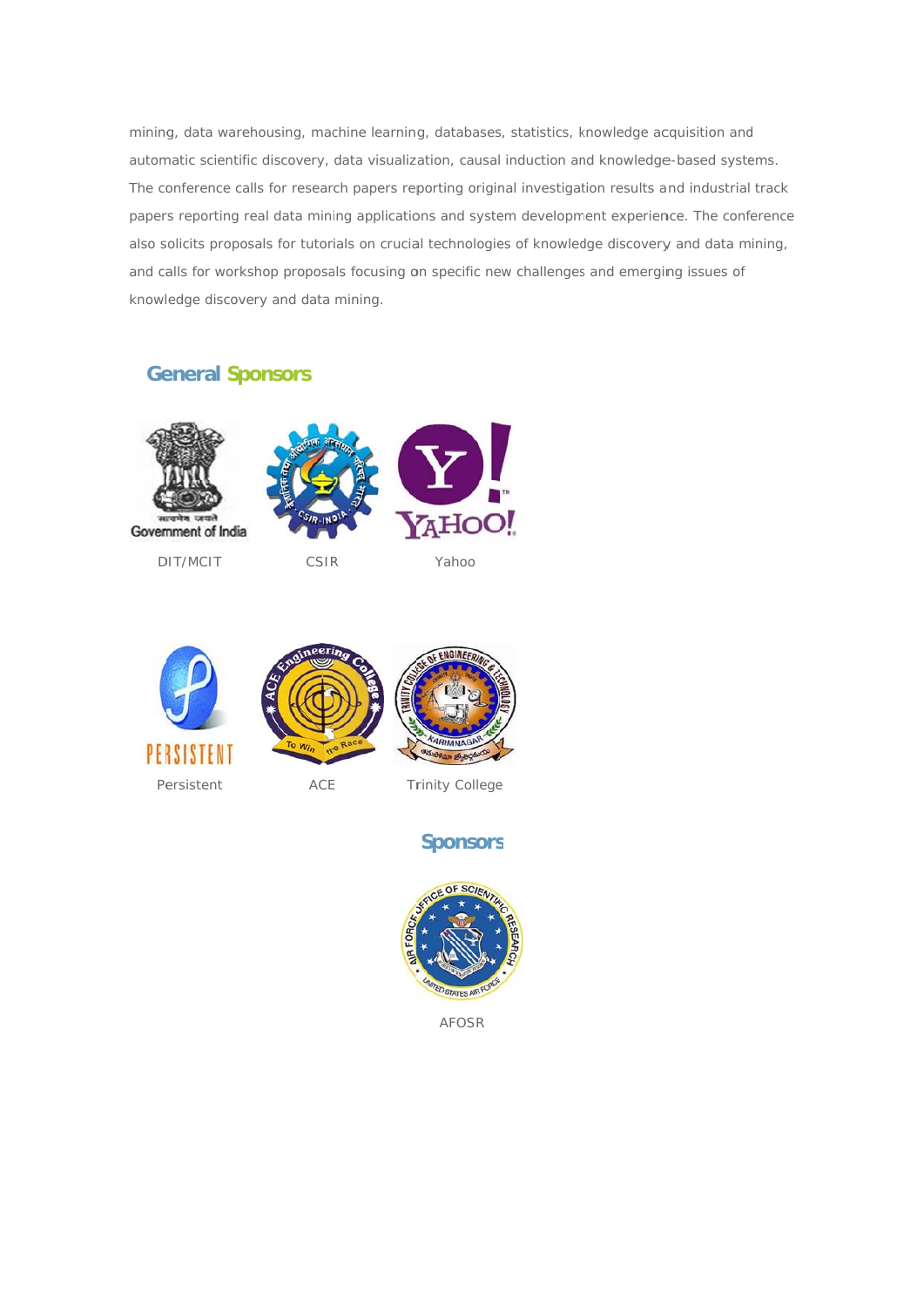21 – 24 June, 2010, Hyderabad, India <http://www.iiit.ac.in/conferences/pakdd2010/>

#### **Aims of the Conference**

The 14th Pacific-Asia Conference on Knowledge Discovery and Data Mining (PAKDD 2010) is a leading international conference in the area of data mining and knowledge discovery. It provides an international forum for researchers and industry practitioners to share their new ideas, original research results and practical development experiences from all KDD related areas including data mining, data warehousing, machine learning, databases, statistics, knowledge acquisition and automatic scientific discovery, data visualization, causal induction and knowledgebased systems.

The conference calls for research papers reporting original investigation results and industrial track papers reporting real data mining applications and system development experience. The conference also solicits proposals for tutorials on crucial technologies of knowledge discovery and data mining, and calls for workshop proposals focusing on specific new challenges and emerging issues of knowledge discovery and data mining.

In previous years, the proceedings of PAKDD have been published in LNCS and we are planning to publish this year proceedings also in LNCS.

#### **Areas of Interests**

The topics of relevance for the conference papers include but are not limited to the following:

Theoretical Foundations of Data Mining Novel Algorithms for Mining Association Rules Classification and Ranking Clustering Text Mining Machine Learning Methods Statistical Methods for Data Mining Privacy Preserving Data Mining Parallel and Distributed Data Mining Interactive and Online Mining Graph Mining KDD Process and Human Interaction Data and Knowledge Visualization Knowledge Management Mining High Dimensional Data Mining Temporal Data KDD in Biomedical Domains Dynamic Data Mining Mining Scientific Databases Mining Semi-structured/unstructured Data Mining Spatial Data Mining Multimedia Data Web Data and the Internet Mining in Online Gaming and Virtual Worlds Social Network Analysis Integrated Media Mining Security and Intrusion Detection Reliability and Robustness Issues Mining Noisy Data Mining Trends, Opportunities or Risks Integration of Data Warehousing, OLAP and Data Mining Graphic Model Discovery Software Warehouse and Software Mining

*Proposals for Tutorials and Workshops:* Tutorial proposals must clearly identify the intended audience. A proposal should include, in English, a description and outline of the proposed contents; names, affiliations, and biographical sketches of the speakers. The intended length of the tutorial (3 or 6 hours) should also be indicated. Submit the proposals by e-mail to Tutorial/Workshop chairs.

#### **Key Dates**

| Paper Submission deadline | 30 Nov, 2009     |
|---------------------------|------------------|
| Notification to Authors   | 30 Jan, 2010     |
| Camera-ready copy         | 28 Feb. 2010     |
| Workshop proposals        | 31 Dec, 2009     |
| <b>Tutorial Proposals</b> | 28 Feb. 2010     |
| Conference Dates          | 21-24 June, 2010 |
|                           |                  |

#### **Organizing Committee**

**Honorary Chair** Rajeev Sangal, IIIT, Hyderabad, India

#### **General Chairs**

Jaideep Srivastava, University of Minnesota, USA Masaru Kitsuregawa, University of Tokyo, JAPAN P. Krishna Reddy, IIIT, Hyderabad, India

#### **Program Chairs**

Mohammed J. Zaki, Rensselaer Polytechnic Institute, USA Jeffrey Xu Yu, The Chinese University of Hong Kong B. Ravindran, IIT Madras, India

#### **Publication Chair**

Vikram Pudi, IIIT, Hyderabad, India

#### **Tutorial Chair**

Kamal Karlapalem, IIIT, Hyderabad, India

#### **Publicity Chair**

Arnab Bhattacharya, IIT Kanpur, India

#### **Workshop Chair** Pabitra Mitra, IIT Kharagpur, India

### **Local Arrangements Committee**

R K Bagga, IIIT, Hyderabad, India (Chair) T Ragunathan, IIIT, Hyderabad, India Radhakrishna Pisapati, Infosys SET Labs, Hyderabad, India A Govardhan, JNTU, Hyderabad, India RBV Subramanyam, Natitional Institue of Technology, Warangal

#### **PAKDD-2010 Secretariat**

International Institute of Information Technology (IIIT), Gachibowli, Hyderabad 500 032, Andhra Pradesh, India Phone: +91-40-6653 1119; +91-9849750410(Vijay) Fax: +91-40-2300 0044; E-mail: [pakdd2010@iiit.ac.in](mailto:pakdd2010@iiit.ac.in) URL: http:/[/www.iiit.ac.in/conferences/pakdd2010/](http://www.iiit.ac.in/conferences/pakdd2010/)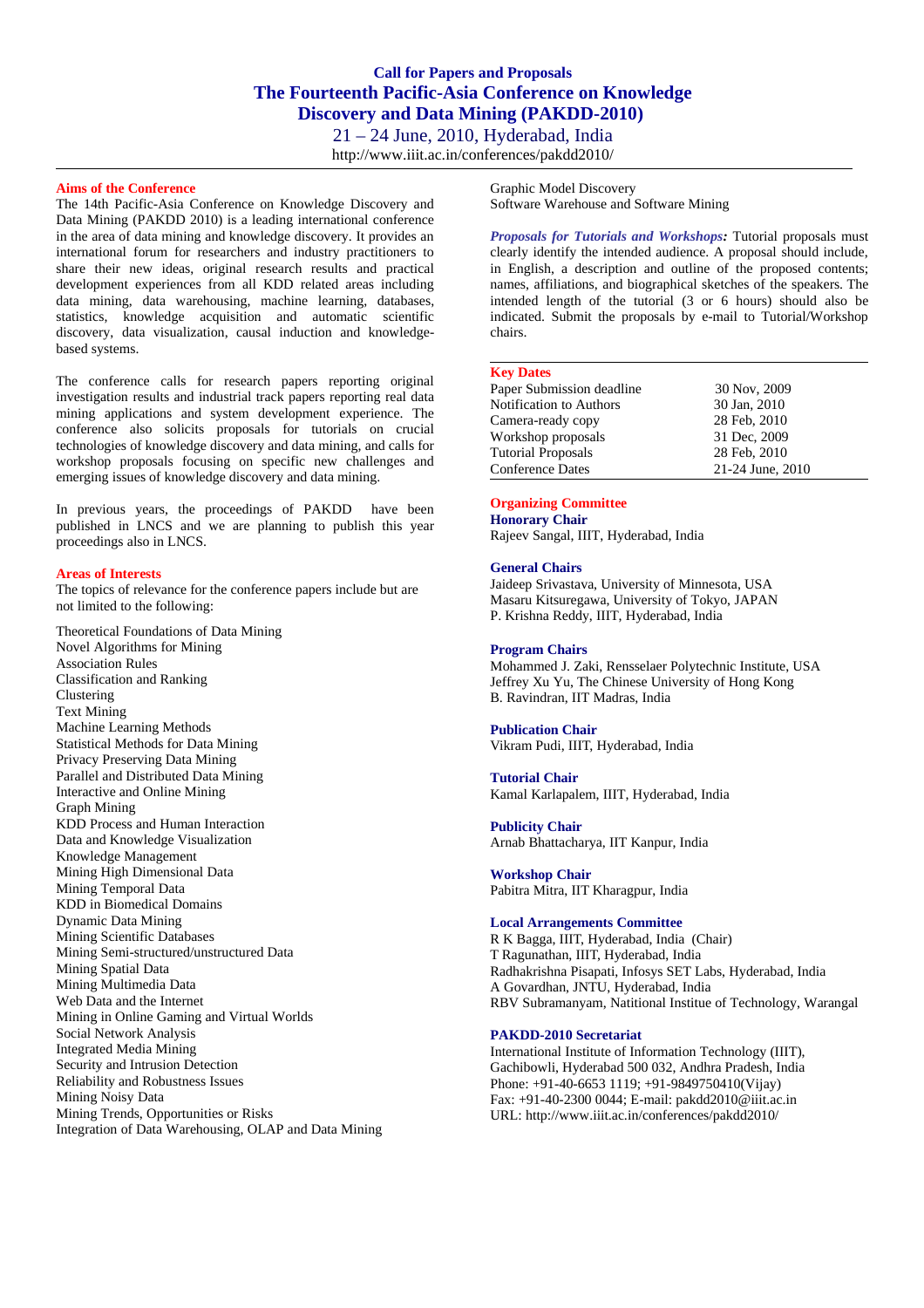

# **Keynote Speakers**



Dr. Wei Ying Ma

Microsoft Research Asia, China Homepage: http://research.microsoft.com/enus/press/wyma.aspx

Title: Empowering People with Knowledge: The Next Frontier for Web Search

#### Abstract:

The Web is continuing to evolve at a rapid pace, with the emergence of cloud computing promising to create a new platform for software development and service delivery. One of the greatest opportunities of this new era is the cultivation of a developer ecosystem that can produce millions of micro-vertical services and applications, working together to serve each and every user information need. In this new world, there is an opportunity to build a more powerful and intelligent search engine that both understands what users are trying to accomplish and co-

operates with users as they learn, make decisions and take actions. In this talk, I will first discuss some significant trends in cloud computing, before sharing my thoughts on how we can leverage these trends to create both innovative and disruptive technologies for Web search.

#### Biography:

Dr. Wei-Ying Ma is an Assistant Managing Director at Microsoft Research Asia where he oversees multiple research groups including Web Search and Data Mining, Natural Language Computing, and Human Computer Interaction.

Over the years, under his leadership, Wei-Ying's team of researchers have been recognized as one of the global powerhouses in search, data mining, and multimedia information retrieval related research. The team transferred key technologies into Microsoft's search and online service products. In addition, they published extensively at major conferences such as the SIGIR, WWW, and ACM Multimedia.

Before joining Microsoft in 2001, Wei-Ying was with HP Labs in Palo Alto, California where he worked in the fields of multimedia adaptation and distributed media services infrastructure. From 1994 to 1997, Wei-Ying was engaged in the Alexandria Digital Library project at the University of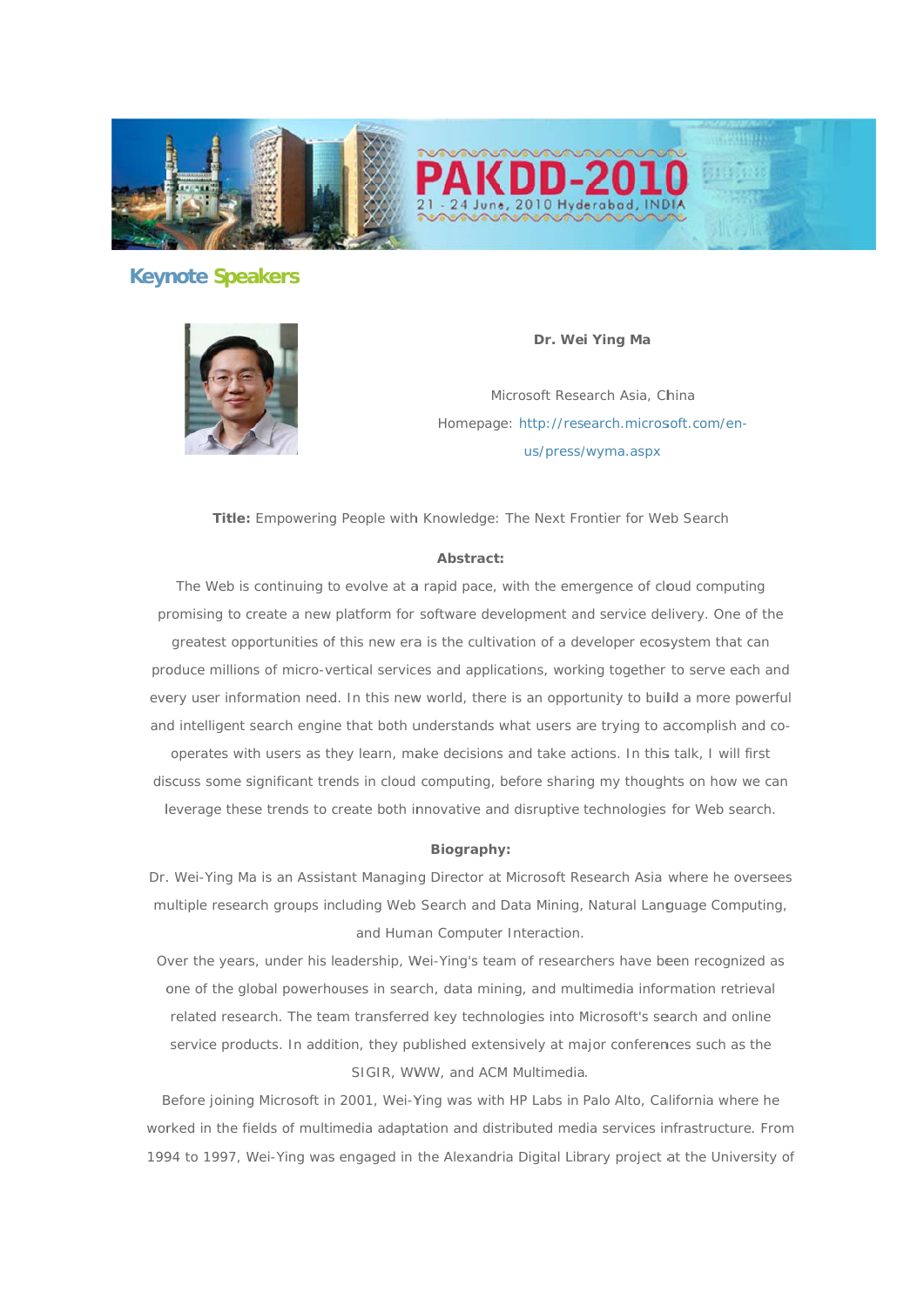California, Santa Barbara. During this time, he developed one of the first web-based imageretrieval systems, Netra, which is regarded as one of the most influential image retrieval systems.

As an active member of the research community, Wei-Ying has published more than 250 papers at international conferences. He currently serves on the editorial boards of ACM Transactions on Information System (TOIS) and ACM/Springer Multimedia Systems Journal. In recent years, he served as program co-chair of WWW 2008, program co-chair of PCM 2007, general co-chair of AIRS 2008, and general co-chair of MMM 2005.

Wei-Ying received a bachelor of science in electrical engineering from the National Tsing Hua University in Taiwan in 1990. He earned a Master of Science degree and doctorate in electrical and computer engineering from the University of California at Santa Barbara in 1994 and 1997, respectively.



#### Prof. Y. Narahari

Indian Institute of Science, Bangalore, India Homepage: http://lcm.csa.iisc.ernet.in/hari/

Title: Game Theoretic Approaches to Knowledge Discovery and Data Mining

#### Abstract:

Game theory is replete with brilliant solution concepts such as the Nash equilibrium, the core, the Shapley value, etc. These solution concepts and their extensions are finding widespread use in solving several fundamental problems in knowledge discovery and data mining. The problems include clustering, classification, discovering influential nodes, social network analysis, etc. The

first part of the talk will present the conceptual underpinnings underlying the use of game theoretic techniques in such problem solving. The second part of the talk will delve into two problems where we have recently obtained some interesting results: (a) discovering influential nodes in social networks using the Shapley value and (b) identifying topologies of strategically formed social networks using a game theoretic approach.

#### Biography:

Y. Narahari is currently Professor and Chair at the Department of Computer Science and Automation, Indian Institute of Science, Bangalore. The focus of his current research is to apply Game Theory and Mechanism Design to problems in Internet and Network Economics, Electronic Commerce, and Social Networks. He is the lead author of a research monograph entitled "Game Theoretic Problems in Network Economics and Mechanism Design Solutions" published recently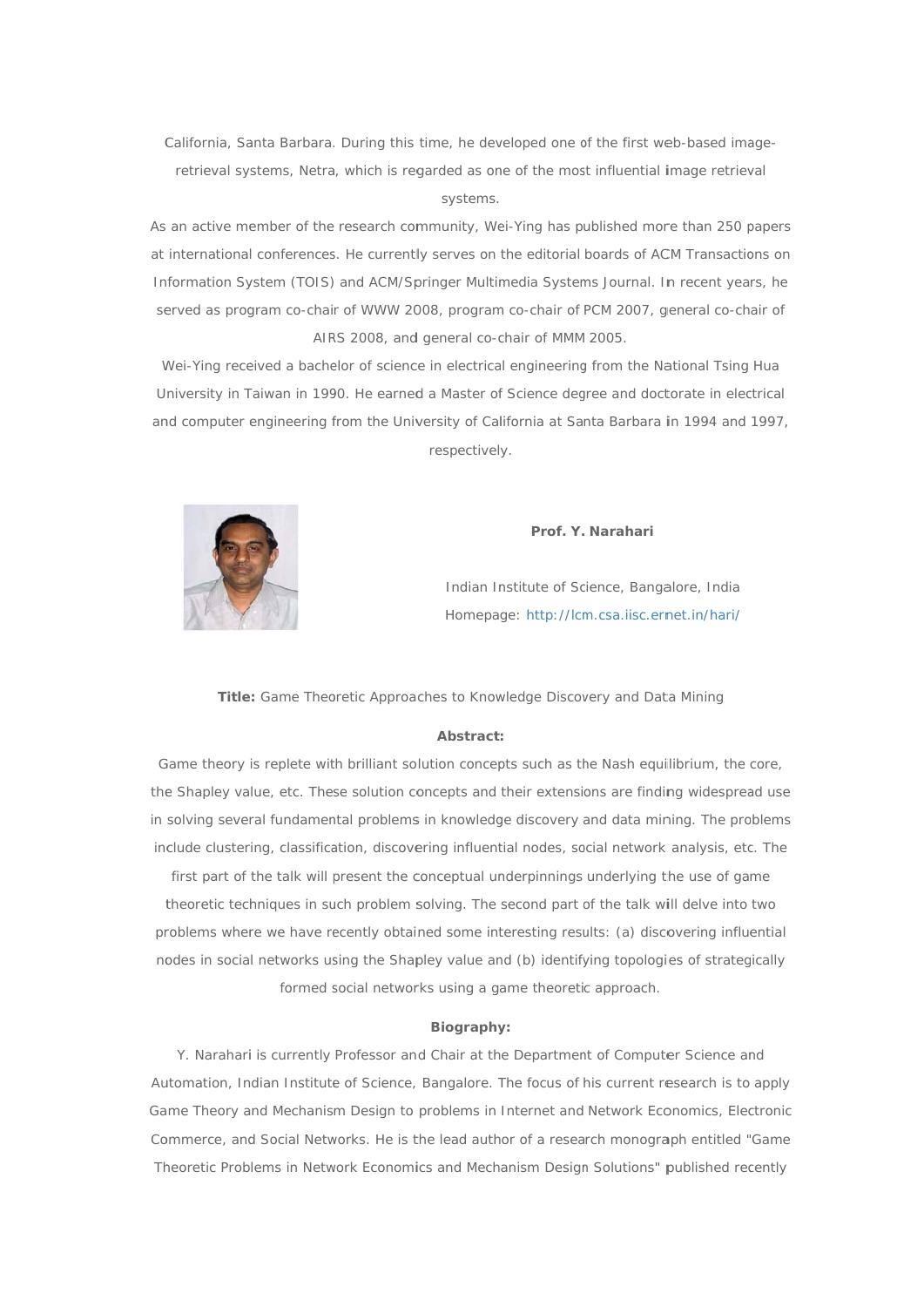#### by Springer, London.

He is a Fellow of IEEE, a J.C. Bose National Fellow, and a Fellow of all leading science and engineering acdemies in India. The global companies with whom he has collaborated in the recent past include GM R & D, Intel, Infosys Technologies, and Xerox Corporation. He is currently a Senior Editor of the IEEE Transactions on Automation Science and Engineering.



#### Prof. Vipin Kumar

University of Minnesota, Minneapolis, USA. Homepage: http://www-users.cs.umn.edu/~kumar/

Title: Discovery of Patterns in Global Earth Science Data using Data Mining

### Abstract:

The climate and earth sciences have recently undergone a rapid transformation from a data-poor to a data-rich environment. In particular, climate and ecosystem related observations from remote sensors on satellites, as well as outputs of climate or earth system models from largescale computational platforms, provide terabytes of temporal, spatial and spatio-temporal data. These massive and information-rich datasets offer huge potential for understanding and predicting the behavior of the Earth's ecosystem and for advancing the science of climate change.

However, mining patterns from Earth Science data is a difficult task due to the spatio-temporal nature of the data. This talk will discuss various challenges involved in analyzing the data, and present some of our work on the design of algorithms for finding spatio-temporal patterns from such data and their applications in discovering interesting relationships among ecological variables from various parts of the Earth. A special focus will be on techniques for land cover change detection (and their use in assessing the impact on carbon cycle) and finding teleconnections between ocean and land variables.

#### Biography:

Vipin Kumar is currently William Norris Professor and Head of Computer Science and Engineering at the University of Minnesota. His research interests include High Performance computing and data mining. He has authored over 250 research articles, and co-edited or coauthored 10 books including the widely used text book "Introduction to Parallel Computing", and "Introduction to Data Mining" both published by Addison-Wesley. Kumar has served as chair/co-chair for over a dozen conferences/workshops in the area of data mining and parallel computing.

In 2001, Kumar co-founded SIAM International Conference on Data Mining and served as its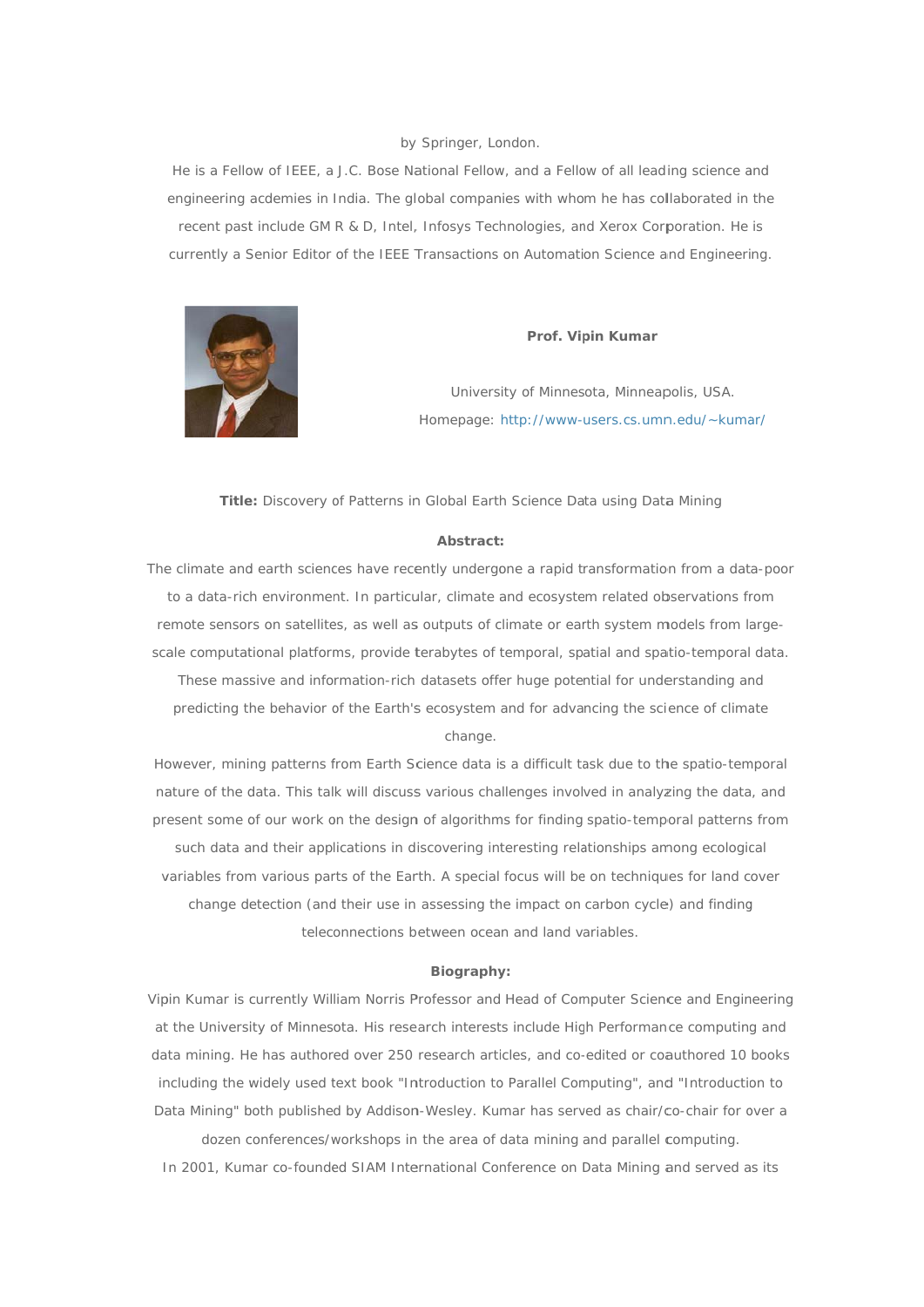steering committee chair until 2007. Kumar is a founding co-editor-in-chief of Journal of Statistical Analysis and Data Mining, editor-in-chief of IEEE Intelligent Informatics Bulletin, and series editor of Data Mining and Knowledge Discovery Book Series published by CRC Press/Chapman Hall. Kumar is a Fellow of the AAAS, ACM and IEEE. He received the 2009 Distinguished Alumnus Award from the Computer Science Department, University of Maryland College Park, and 2005 IEEE Computer Society's Technical Achievement Award for contributions to the design and analysis of parallel algorithms, graph-partitioning, and data mining.

2010 PAKDD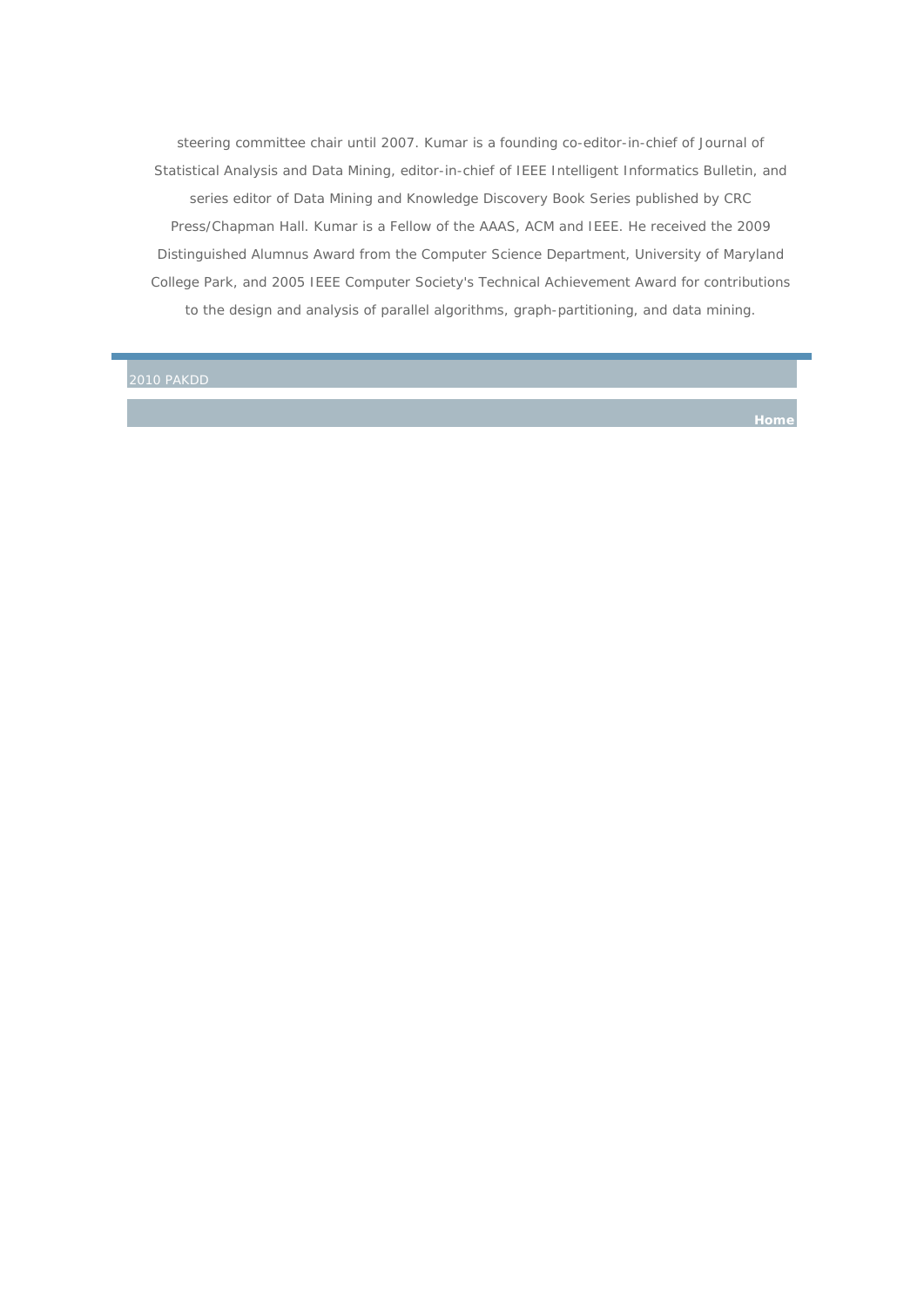

# The 14th Pacific-Asia Conference on Knowledge Discovery and Data **Mining**

# 21-24 June, 2010 - Hyderabad, India

# **Accepted Papers**

# **Regular Papers**

- 119. Supervising Latent Topic Model for Maximum-Margin Text **Classification and Regression** Wanhong Xu
- 143. OddBall: Spotting Anomalies in Weighted Graphs Leman Akoglu, Mary McGlohon and Christos Faloutsos
- 509. Resource-bounded Information Extraction: Acquiring Missing **Feature Values On Demand** Pallika Kanani, Andrew McCallum and Shaohan Hu
- 379. Efficient Deep Web Crawling Using Reinforcement Learning Lu Jiang and Wu Zhaohui
- 19. A Novel Prototype Reduction Method for the K-Nearest Neighbor Algorithm with  $K = 1$ Tao Yang, Longbing Cao and Chengqi Zhang
- 37. IVAT and aVAT: Enhanced Visual Analysis for Cluster Tendency **Assessment** Liang Wang, Uyen Nguyen, James Bezdek, Christopher Leckie and Kotagiri Ramamohanarao
- 107. An Efficient GA-Based Algorithm for Mining Negative Sequential **Patterns**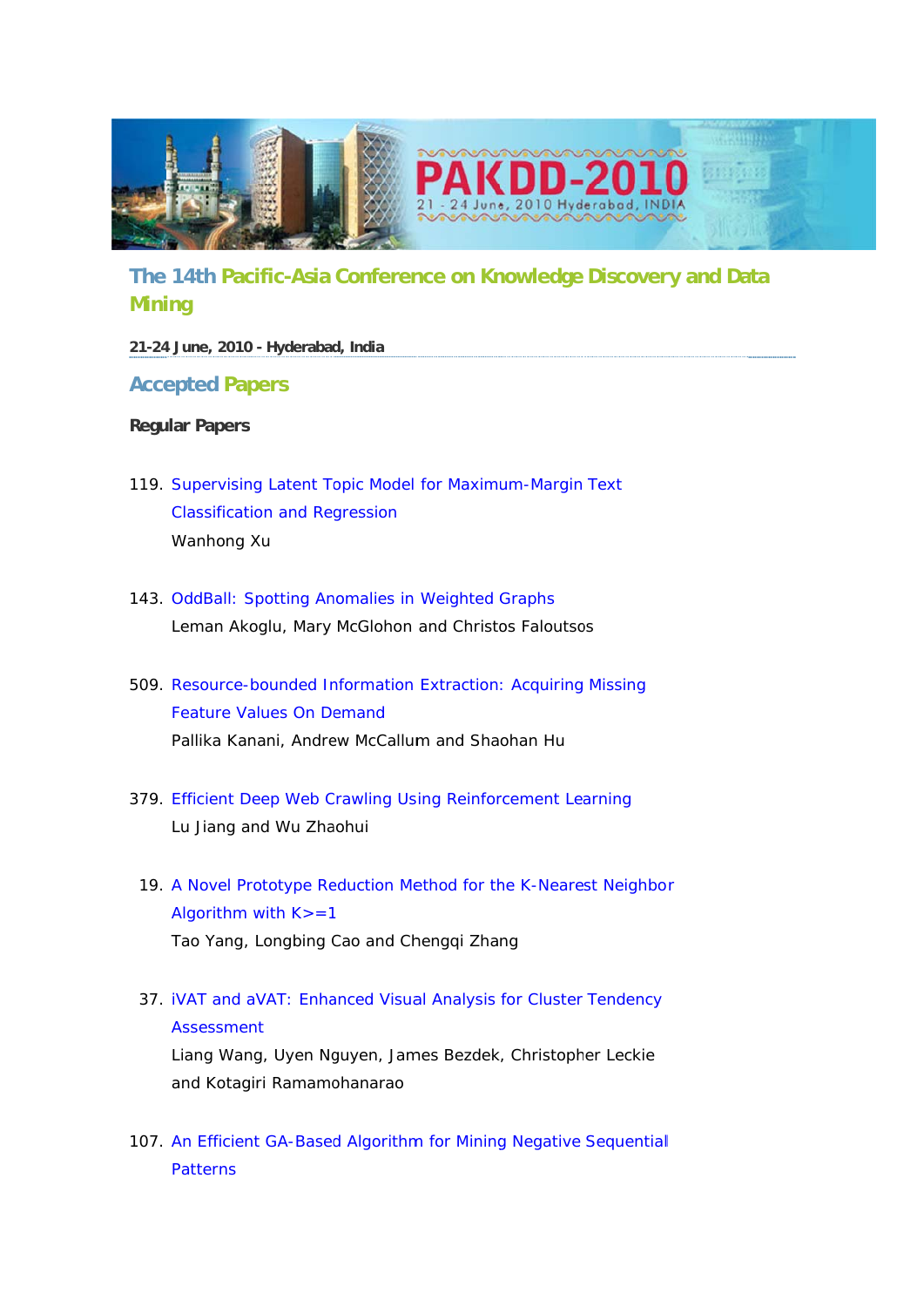zhigang zheng, Yanchang Zhao, Ziye Zuo and Longbing Cao

216. A Set Correlation Model for Partitional Clustering Xuan Vinh Nguyen and Michael E. Houle

### 276. An Effective Multi-class ROC

Md Rafiul Hassan, James Bailey, Kotagiri Ramamohanarao and M Maruf Hossain

- 352. Ranking sequential patterns with respect to significance Robert Gwadera and Fabio Crestani
- 445. Generalized Two-Dimensional FLD Method for Face Feature Extraction and Recognition Shiladitya Chowdhury, Jamuna Kanta Sing, Dipak Kumar Basu and Mita Nasipuri
- 469. A New Framework for Dissimilarity and Similarity Learning Adam Woznica, Alexandros Kalousis and Melanie Hilario
- 498. Classification and Novel Class Detection in Data Streams with Active Mining Mohammad Masud, Jing Gao, Latifur Khan, Jiawei Han and Bhavani Thuraisingham
- 505. Supervised Learning with Minimal Effort Eileen Ni and Charles Ling
- 71. Distributed Knowledge Discovery with Non Linear Dimensionality Reduction Panagis Magdalinos, Michalis Vazirgiannis and Dialecti Valsamou
- 112. Hiding Emerging Patterns with Local Recoding Generalization Michael Cheng, William Kwok Wai Cheung and Byron Koon Choi
- 181. Finding Itemset-Sharing Patterns in a Large Itemset-Associated Graph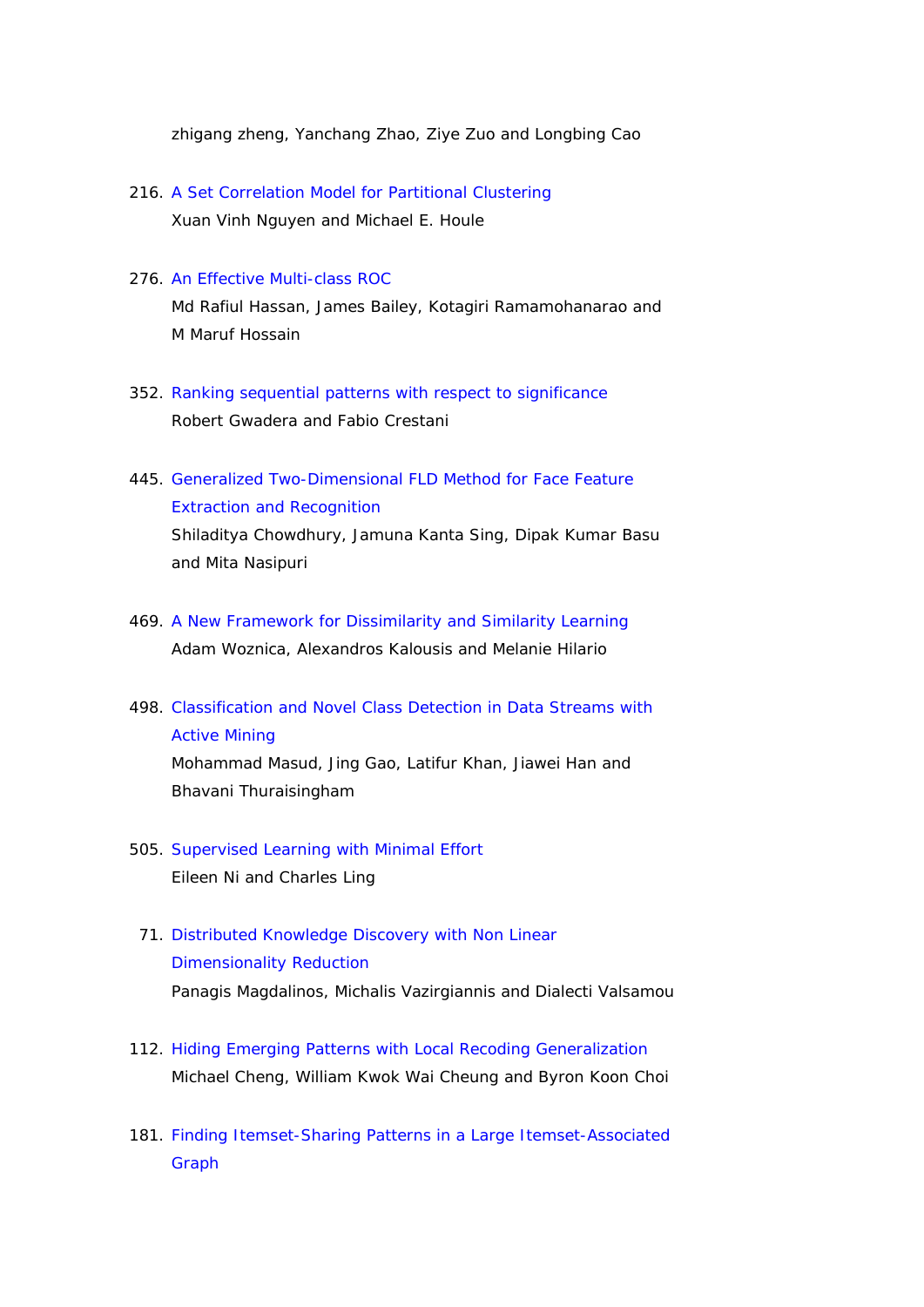Mutsumi Fukuzaki, Mio Seki, Hisashi Kashima and Jun Sese

- 206. Blog Opinion Retrieval based on Topic-opinion Mixture Model Peng Jiang, Chunxia Zhang, Qing Yang and Zhendong Niu
- 224. EigenSpokes: Surprising Patterns and Scalable Community Chipping in Large Graphs B. Aditya Prakash, Ashwin Sridharan, Mukund Seshadri, dhar Machiraju and Christos Faloutsos
- 231. Valency based Weighted Association Rule Mining Yun Sing Koh, Russel Pears and Wai Yeap
- 239. Orthogonal Nonnegative Matrix Tri-factorization for Semisupervised Document Co-clustering Huifang Ma, Weizhong Zhao, Qing Tan and Zhongzhi Shi
- 269. Basset: Scalable Gateway Finder in Large Graphs Hanghang Tong, Spiros Papadimitriou, Christos Faloutsos, Philip Yu and Tina Eliassi-Rad
- 272. Semantic-Distance Based Clustering for XML Keyword Search Weidong Yang and Hao Zhu
- 289. Subclass-oriented Dimension Reduction with Constraint Transformation and Manifold Regularization Bin Tong and Einoshin Suzuki
- 294. On Finding the Natural Number of Topics with Latent Dirichlet Allocation: Some Observations Arun R, Suresh V, Veni Madhavan C E and Narasimha Murty M
- 370. Ensemble Learning based on Multi-Task Class Labels Qing Wang and Liang Zhang
- 387. Opinion-Based Imprecise Query Answering Muhammad Abulaish, Tanvir Ahmad, Jahir Uddin and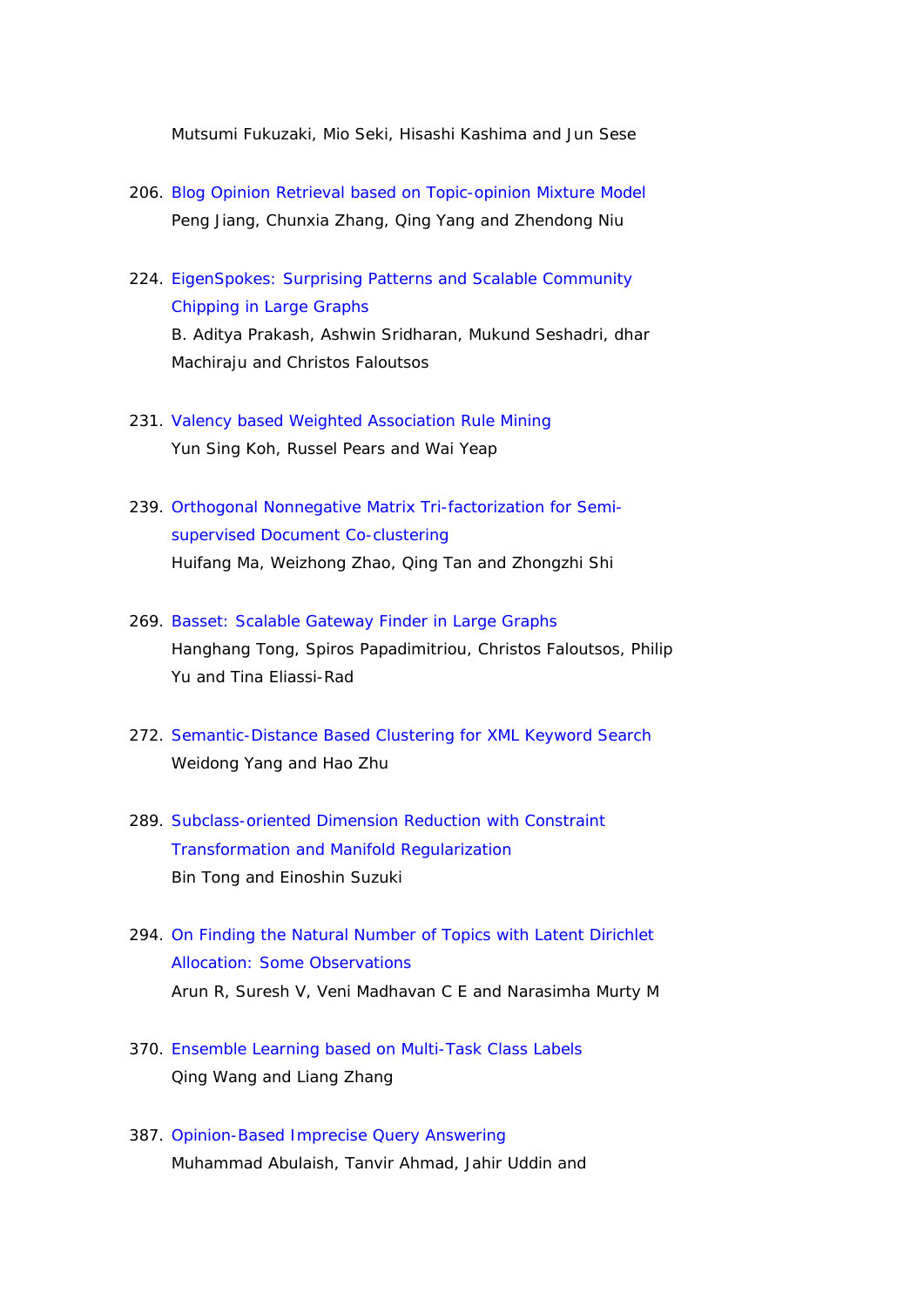### Mohammad Najmud Doja

- 451. Normalized kernels and similarity indices Julien Ah-Pine
- 468. Adaptive Matching Based Kernels for Labeled Graphs Adam Woznica, Alexandros Kalousis and Melanie Hilario
- 497. Rule Synthesizing from Multiple Irrelevant Databases Using **Clustering** Dan He, Xindong Wu and Xingquan Zhu
- 507. Probabilistic User Modeling in the Presence of Drifting Concepts Vikas Bhardwaj and Ramaswamy Devarajan
- 24. Learning Gradients with Gaussian Processes Xinwei Jiang, Junbin Gao, Tianjiang Wang and Paul Kwan
- 233. Fast Perceptron Decision Tree Learning from Evolving Data **Streams** Albert Bifet, Geoff Holmes, Bernhard Pfahringer and Eibe Frank
- 246. Efficiently finding the best parameter for the emerging patternbased classifier PCL thanh son ngo, Mengling Feng, Guimei Liu and Limsoon Wong
- 302. Robust Outlier Detection Using Commute Time with Eigenspace Embedding Lu Dang Khoa Nguyen and Sanjay Chawla
- 331. Mining Antagonistic Communities from Social Networks Kuan Zhang, David Lo and Ee-Peng Lim
- 350. Subgraph Mining on Directed and Weighted Graphs Stephan Gunnemann and Thomas Seidl
- 397. A Better Strategy of Discovering Link-Pattern based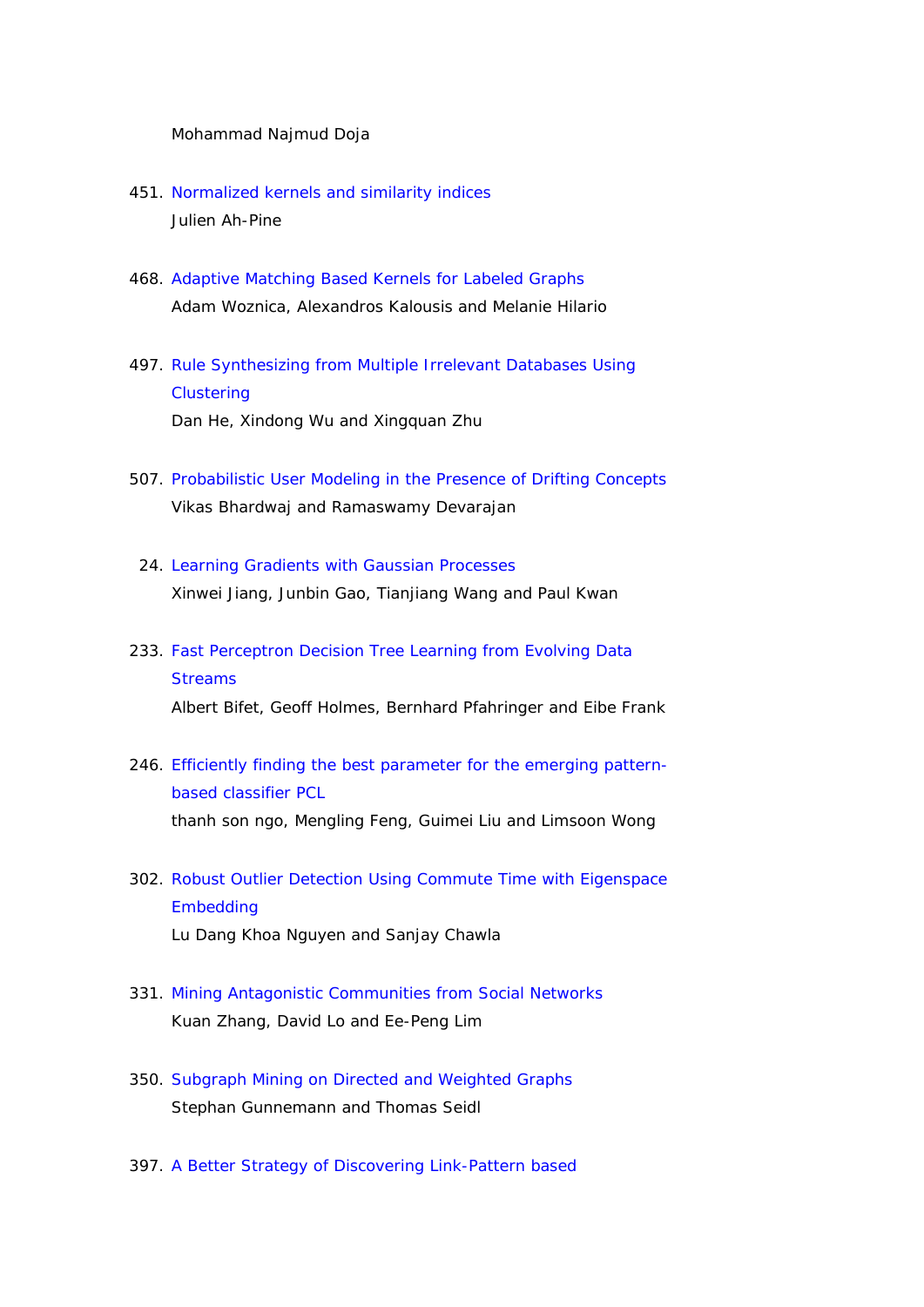Communities by Classical Clustering Methods Chen-Yi Lin, Jia-Ling Koh and Arbee L. P. Chen

- 403. Ontology-based Mining of Brainwaves: A Sequence Similarity Technique for Mapping Alternative Descriptions of Patterns in Event-Related Potentials (ERP) Data Haishan Liu, Gwen Frishkoff, Robert Frank and Dejing Dou
- 450. Correspondence Clustering: An Approach to Cluster Multiple Related Spatial Datasets Vadeerat Rinsurongkawong and Christoph F. Eick
- 476. UNN: A Neural Network for uncertain data classification Jiaqi Ge and Yuni Xia
- 519. Generating Diverse Ensembles to Counter the Problem of Class Imbalance Thomas Hoens and Nitesh Chawla

### **Short Papers**

- 15. Feature Subsumption for Sentiment Classification in Multiple Languages Zhongwu Zhai, Hua Xu, Jun Li and Peifa Jia
- 31. Combining Support Vector Machines and the t-Statistic for Gene Selection in DNA Microarray Data Analysis Tao Yang, Vojislav Kecman, Longbing Cao and Chengqi Zhang
- 70. A Robust Seedless Algorithm for Correlation Clustering Mohammad Aziz and Chandan Reddy
- 76. Rough Margin based Core Vector Machines Gang Niu, Bo Dai, Lin Shang and Yangsheng Ji
- 83. Estimate on Expectation for Influence Maximization in Social Networks Yao Zhang, Qing Gu, Jun Zheng and Daoxu Chen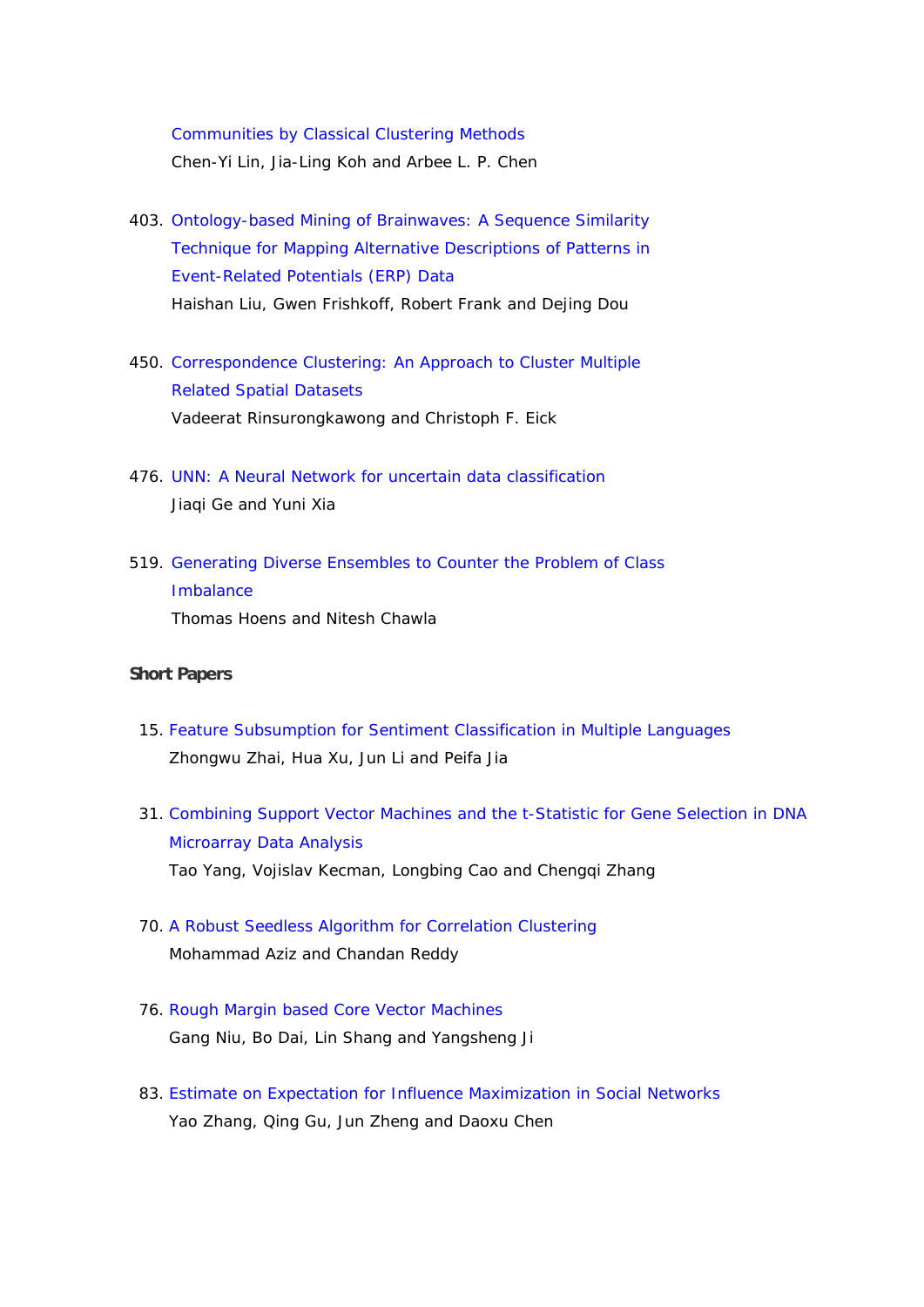- 125. Mining Wikipedia and Yahoo! Answers for Question Expansion in Opinion QA Yajie Miao
- 152. Decentralisation of ScoreFinder: A Framework for Credibility Management on User-Generated Contents Yang Liao, Aaron Harwood and Ramamohanarao Kotagiri
- 153. Computation of Ratios of Secure Summations in Multi-Party Privacy-Preserving Latent Dirichlet Allocation Bin Yang and Hiroshi Nakagawa
- 169. Compact Margin Machine Bo Dai and Gang Niu
- 191. Topic Decomposition and Summarization Wei Chen, Can Wang, Chun Chen, Lijun Zhang and Jiajun Bu
- 252. Classification and Pattern Discovery of Mood in Weblogs Thin Nguyen, Dinh Phung, Brett Adams, Truyen Tran and Svetha Venkatesh
- 330. GTRACE2: Improving Performance Using Labeled Union Graphs Akihiro Inokuchi and Takashi Washio
	- 16. A Framework for SQL-based Mining of Large Graphs on Relational Databases Sriganesh Srihari, Shruti Chandrashekar and Srinivasan Parthasarathy
- 36. Anonymizing Transaction Data by Integrating Suppression and Generalization Junqiang Liu and Ke Wang
- 59. Player Performance Prediction in Massively Multiplayer Online Role-Playing Games (MMORPGs) Kyong Jin Shim, Richa Sharan and Jaideep Srivastava.
- 60. Mining Association Rules in Long Sequences Boris Cule and Bart Goethals
- 99. Bulk loading Hierarchical Mixture Models for Efficient Stream Classification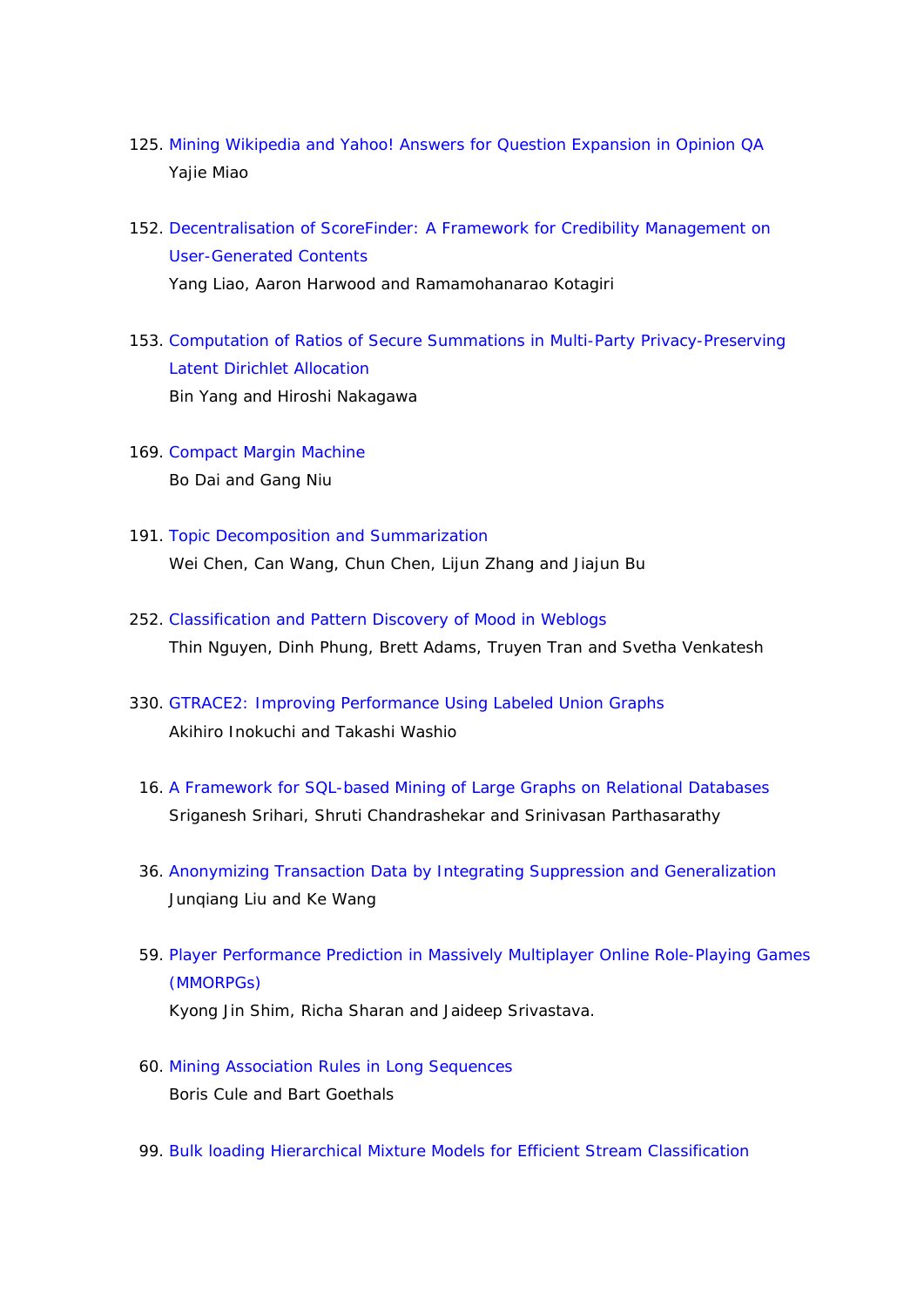Philipp Kranen, Ralph Krieger, Stefan Denker and Thomas Seidl

- 135. A New Emerging Pattern Mining Algorithm and its Application in Supervised Classification Milton Garcia-Borroto, Jose Francisco Martinez-Trinidad and Jesus Ariel Carrasco-Ochoa
- 136. Subseries Join: A Similarity-Based Time Series Match Approach Yi Lin
- 145. Cost-sensitive Listwise Ranking Approach Min Lu, MaoQiang Xie, Yang Wang, Jie Liu and YaLou Huang
- 150. Using Association Rules to Solve the Cold-Start Problem in Recommender **Systems** Gavin Shaw, Yue Xu and Shlomo Geva
- 151. Hierarchical Clustering of Webpages via Cross-Page and In-Page Link Structures Xide Lin
- 155. DPSP: Distributed Progressive Sequential Pattern Mining on the Cloud Jen-Wei Huang, Su-Chen Lin and Ming-Syan Chen
- 184 Classifier Ensemble for Uncertain Data Stream Classification Shirui Pan, Kuan Wu, Yang Zhang and Xue Li
- 278. Vocabulary Filtering for Term Weighting in Archived Question Search Zhao-Yan Ming
- 286. Capture of Evidence for Summarization: An application of enhanced Subjective Logic Sukanya Manna, B. Sumudu U. Mendis and Tom Gedeon
- 295. Satrap: Data and network heterogeneity aware P2P data-mining Hock Hee Ang, Vivekanand Gopalkrishnan, Anwitaman Datta, Wee Keong Ng and Chu Hong, Steven Hoi
- 321. Online Sampling of High Centrality Individuals in Social Networks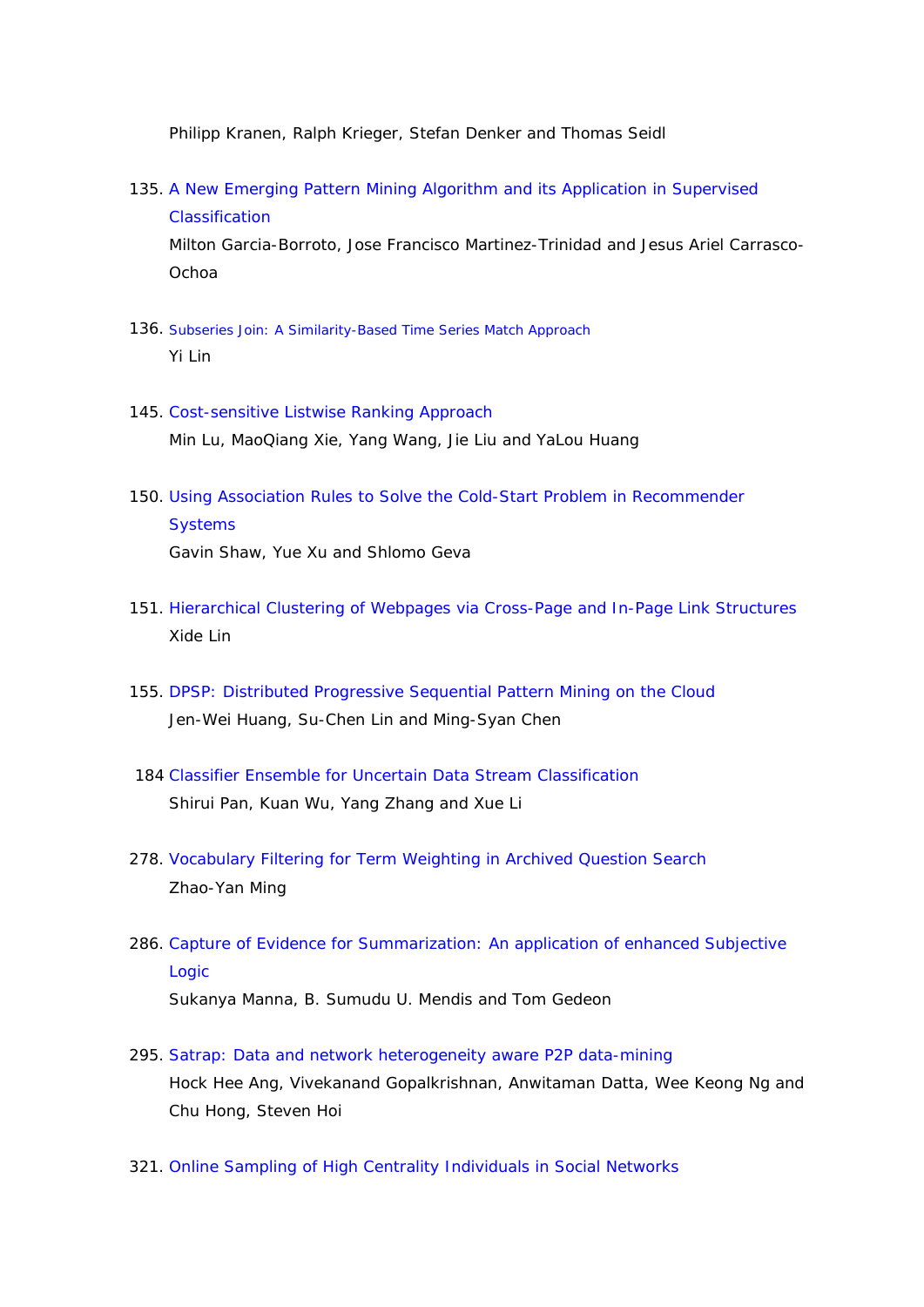Arun Maiya and Tanya Berger-Wolf

- 326. Spatial Clustering with Obstacles Constraints Using Dynamic Piecewise Linear Chaotic Map and Dynamic Nonlinear PSO XuePing ZHANG
- 329. Subsequence Matching of StreamSynopses under the Time Warping Distance Su-Chen Lin, Mi-Yen Yeh and Ming-Syan Chen
- 362. Mining Numbers in Text Using Suffix Arrays and Clustering Based on Dirichlet Process Mixture Models Minoru Yoshida, Issei Sato, Hiroshi Nakagawa and Akira Terada
- 398. SkyDist: Data Mining on Skyline Objects

Christian Bohm, Annahita Oswald, Claudia Plant, Michael Plavinski and Bianca Wackersreuther

- 467. Summarizing Multidimensional Data Stream: A Hierarchy-Graph-Based Approach Yoann Pitarch, Anne Laurent and Pascal Poncelet
- 473. Answer Diversification for Complex Question Answering on the Web Palakorn Achananuparp, Xiaohua Hu and Christopher Yang
- 483. Semi-Supervised Tag Recommendation Using Untagged Resources to Mitigate Coldstart Problems Christine Preisach, Leandro Balby Marinho and Lars Schmidt-Thieme
- 484. TWave: High-Order Analysis of Spatiotemporal Data Michael Barnathan, Vasileios Megalooikonomou, Christos Faloutsos, Feroze Mohamed and Scott Faro
- 486. Relationship Between Diversity and Correlation in Multi-Classifier Systems Kuo-Wei Hsu and Jaideep Srivastava
- 540. Analyzing The Role Of Dimension Arrangement For Data Visualization in Radviz Luigi Di Caro, Vanessa Frias Martinez and Enrique Frias Martinez
- 73. Satisfying Privacy Requirements: One Step Before Anonymization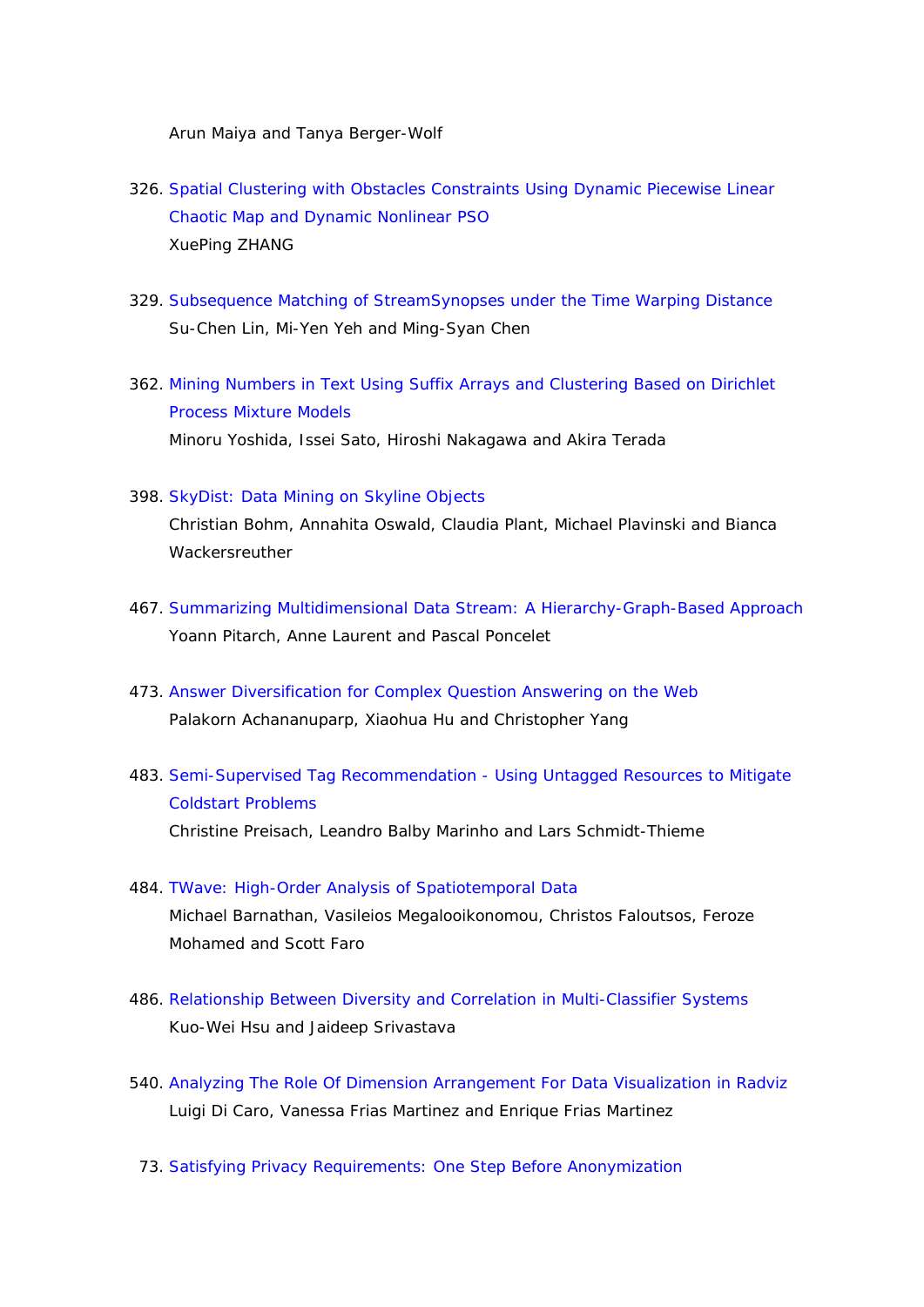Xiaoxun Sun, Hua Wang and Jiuyong Li

- 123. Mining Closed Episodes from Event Sequences Efficiently Wenzhi Zhou, Hongyan Liu and Hong Cheng
- 81. BoostML: An Adaptive Metric Learning for Nearest Neighbor Classification Nayyar Abbas Zaidi, David McG Squire and David Suter
- 103. Efficient Pattern Mining from Uncertain Data with Sampling Calin Garboni, Toon Calders and Bart Goethals
- 118. Mining Trajectory Corridors Using Frechet Distance and Meshing Grids Haohan Zhu, Jun Luo, Hang Yin, Xiaotao Zhou, Jianping Fan and F. Benjamin Zhan
- 138. An Approach for Fast Hierarchical Agglomerative Clustering using Graphics Processors with CUDA Arul Shalom S.A., Manoranjan Dash and Minh Tue
- 171. Data Transformation for Sum Squared Residue HYUK CHO and Inderiit Dhillon
- 178. Multivariate Equi-width Data Swapping For Private Data Publication Yidong Li and Hong Shen
- 192. Fast Orthogonal Nonnegative Matrix Tri-Factorization for Simultaneous Clustering Zhao Li, Zhenyu Lu and Xindong Wu
- 227. Efficient trade-off between speed processing and accuracy in summarizing data stream

Nesrine Gabsi, Fabrice Clerot and Georges Hebrail

- 259. Most Significant Substring Mining Based On Chi-square Measure Sourav Dutta and Arnab Bhattacharya
- 363. Relevant Gene Selection Using Normalized Cut Clustering With Maximal Compression Similarity Measure Rajni Bala, Ramesh Agarwal and Manju Sardana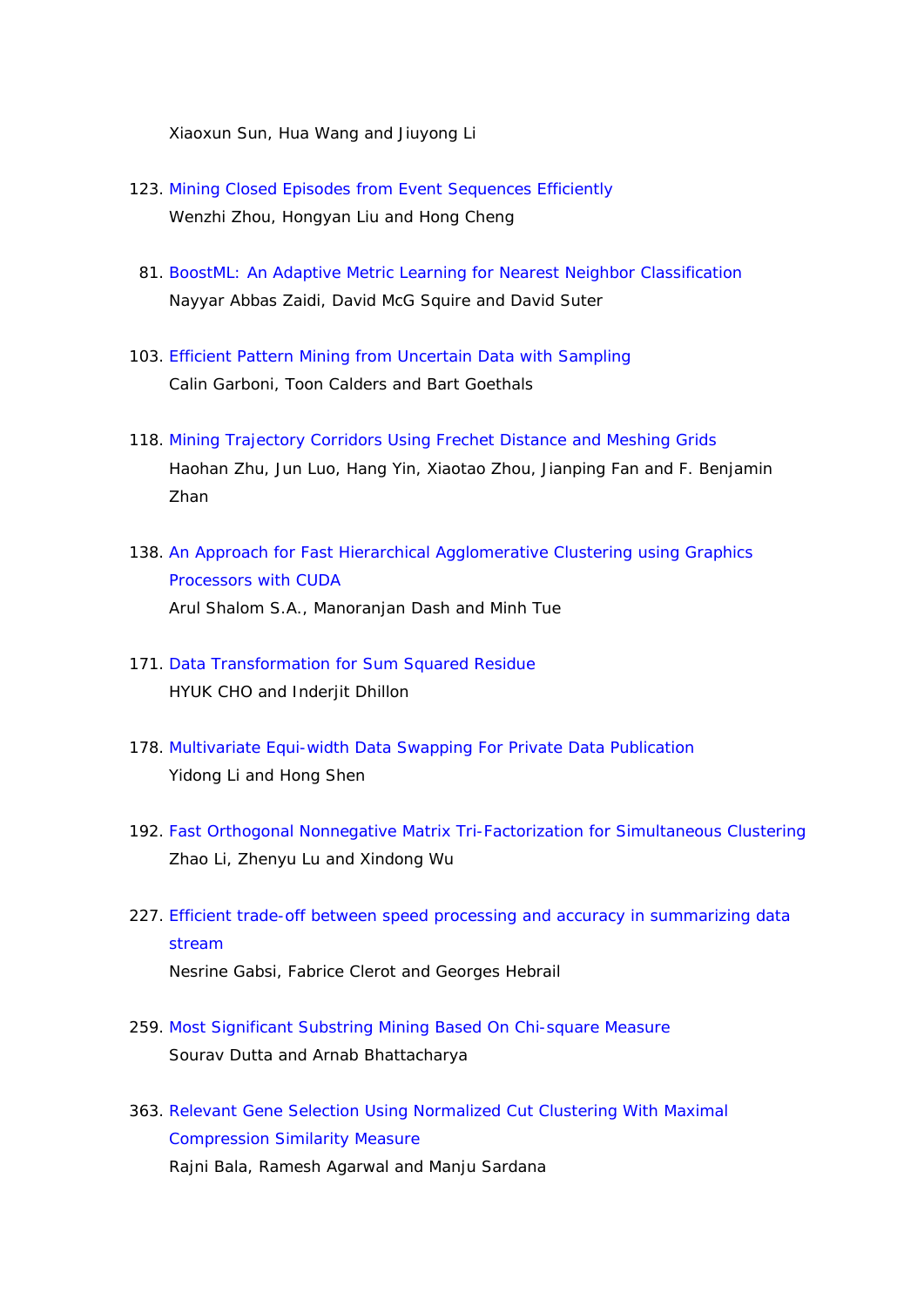- 401. Integrative Parameter-free Clustering of Data with Mixed Type Attributes Christian Bohm, Sebastian Goebl, Annahita Oswald, Claudia Plant, Michael Plavinski and Bianca Wackersreuther
- 459. As Time Goes By: Discovering Eras in Evolving Social Networks

Michele Berlingerio, Michele Coscia, Fosca Giannotti, Anna Monreale and Dino Pedreschi

- 480. A Spotting Anomaly framework Cuiping Li, Wenlin He and Hong Chen
- 481. Privacy-Preserving Network Aggregation Troy Raeder, Marina Blanton, Nitesh Chawla and Keith Frikken
- 537. Fast discovery of reliable k-terminal subgraphs

Melissa Kasari, Hannu Toivonen and Petteri Hintsanen

**Home**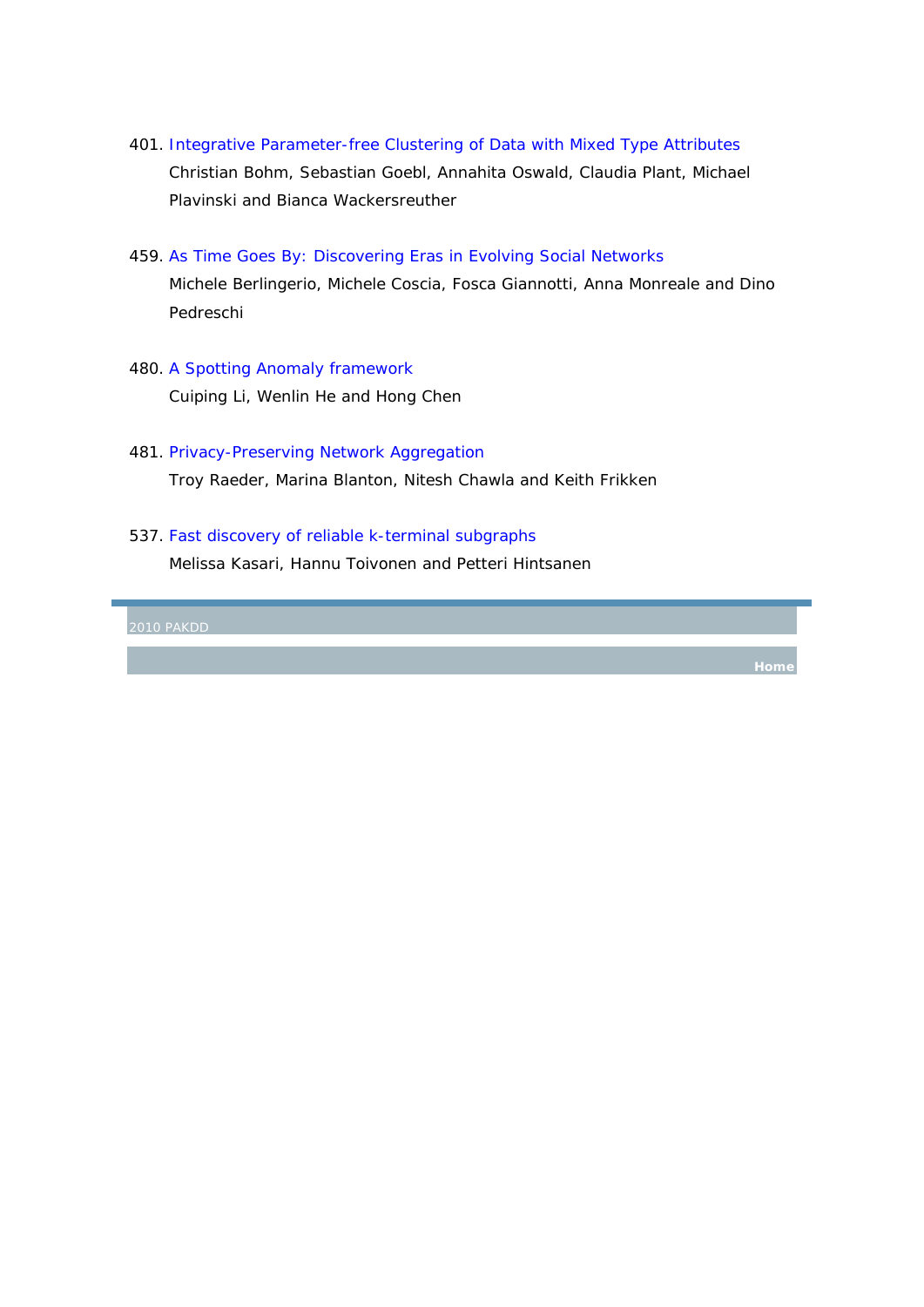

# **The 14th Pacific-Asia Conference on Knowledge Discovery and Data Mining**

## **21-24 4 June, 2010 0 - Hyderabad d, India**

# Welcome Message

### WELCOME TO PAKDD-2010 Delegates!!!

On behalf of Local Arrangements Committee (LAC), we thank you for your registration for 14th Pacific-Asia Conference on Knowledge Discovery and Data Mining (PAKDD-2010) being held at Hyderabad from 21 to 24 June 2010.

Program Committee has finalized entire program for all papers for main conference, workshops and tutorials as given on the conference website. The insertion material which will be given as part of your registration kit is free of cost. We have published limited number of copies of PAKDD-2010 Proceedings which will be available to delegates during registration for those only entitled. If few others want to purchase the same, a nominal cost of Rs.5000 can be paid at the registration desk to get a copy.

We have planned both reception and banquet dinners at the conference venue keeping in view of rainy season. You are also recommended to carry a rain jacket and a small umbrella, if possible. Do not hesitate to get in touch with PAKDD-2010 Secretariat, if you have any queries. Please go through the general information for the participants and the FAQs before contacting us.

P Krishna Reddy

R K BAGGA

Ge eneral Chair

y<br>Chair r, Local Arrangements Committee

**Home**